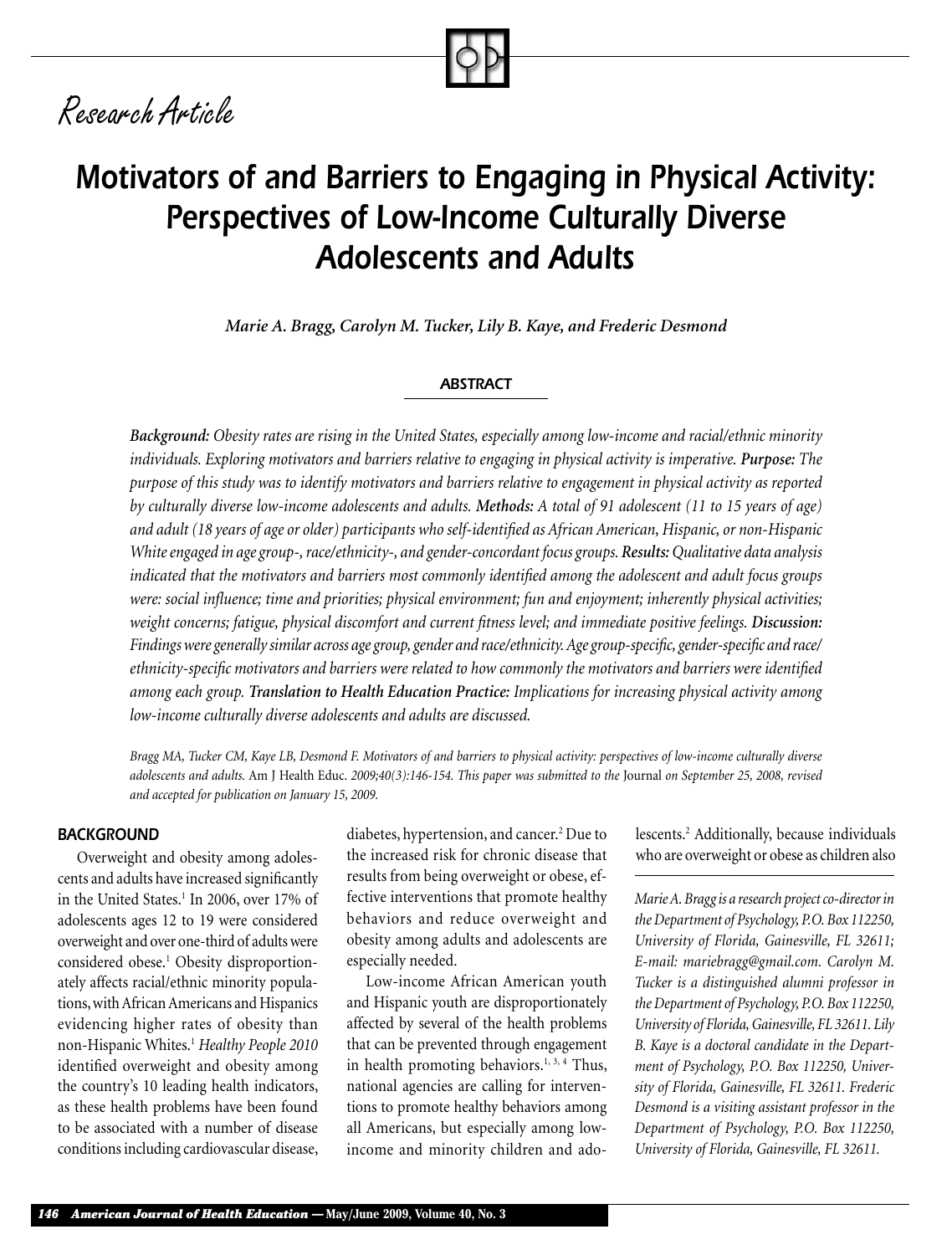

tend to be overweight or obese as adults, it is particularly important to include youth in research focused on understanding, modifying, and preventing obesity.5

Engagement in physical activity has been linked to improved health in youth and adults. Physical activity has been identified as one important tool in achieving and maintaining weight loss and combating obesity.6,7,8 However, despite the detrimental impact of inactivity on health, many adolescents in the United States do not engage in recommended levels of physical activity.<sup>9,10</sup>

Development of effective interventions to promote engagement in health promoting behaviors, such as physical activity, requires an understanding of the most salient factors that influence such behavior. bandura's Social Cognitive Theory posits that engagement in health behaviors is influenced by a combination of personal determinants (e.g., biological and cognitive factors) and socio-environmental influences. Identifying motivators of and barriers to engagement in health promoting behaviors as perceived by adolescents and adults would enhance the knowledge-base regarding personal factors that influence engagement in physical activity.

# *PURPOSE*

The present research is a component of a larger study regarding the health promoting behaviors of culturally diverse children, adolescents and adults. The specific purpose of the present research was to identify motivators and barriers relative to engagement in physical activity as reported by low-income African American, Hispanic and non-Hispanic White adolescents and adults.

# *METHODS*

#### *Participants*

Participants were adolescents (ages 11 to 15 years) and adults (older than 18 years) who self-identified as African American, Hispanic, or non-Hispanic White and who participated in one of 12 focus groups. Specifically, there were 91 focus group participants, including 41 adolescents (20 females and 21 males) and 50 adults (30

females and 20 males). The number of participants in each focus group ranged from 4 to 10, with 7 being the median number of participants per focus group. Each focus group was age group-, race/ethnicity-, and gender-concordant. For example, a focus group was conducted with only African American adult males.

Adolescent focus group participants ranged in age from 11 to 15 years old, with a mean age of 13.8 (*SD* = 1.2). Adolescents who were age 16 or older were not recruited to be focus group participants due to potential dissimilarities (e.g., values, interests, maturity level) between such older adolescents and their younger counterparts. The racial/ethnic composition of the adolescent participants was 34.1% African American, 43.9% Hispanic and 22.0% non-Hispanic White.

Adult focus group participants ranged in age from 18 to 89 years old, with a mean age of  $34.0$  ( $SD = 15.4$ ). All participants in the adult focus groups were financially independent and not living with their parents. The racial/ ethnic composition of the adult participants was 21.2% African American, 38.5% Hispanic and 44.2% non-Hispanic White.

One of the requirements for participation in this study was having a family income of less than \$40,000. The median annual household income range was \$20,000-\$24,999 for both the African American adults and the non-Hispanic White adults. The median annual household income range for the Hispanic adults was \$25,000-\$29,999. Family income data were not obtained for the adolescent focus group participants; however, their parents were informed of the family income requirement for being a research participant. Sixty percent (*n* = 13) of the Hispanic adult focus group participants, 60%  $(n = 12)$  of the non-Hispanic White adult focus group participants, and 90% (*n* = 10) of the African American adult focus group participants reported that their highest level of education completed was high school. Participants were from a small city in north-central Florida.

## *Instruments*

The following two instruments were used in conducting the focus groups:

1. A researcher-constructed demographic data questionnaire that assessed demographic characteristics such as race/ethnicity, age and gender.

2. A researcher-constructed interview guide, which was orally administered by trained focus group leaders for the purpose of exploring participants' motivators of and barriers to engaging in health promoting behaviors, including engaging in physical activities such as walking, moving more rather than less and engaging in moderate-to-intense physical activity. The interview guide was developed based on Stewart and Shamdasani's<sup>12</sup> recommendations regarding conducting focus groups, including building rapport in the group before beginning to ask questions, carefully crafting questions so as to maximize the number and variety of responses, asking open-ended (rather than close-ended) questions, asking broad questions first and then gradually narrowing the focus of subsequent questions, and limiting the total number of questions to no more than 12.

#### *Participant Recruitment*

Researchers and five community research consultants recruited focus group participants via participant recruitment announcements made at schools, churches and community centers in a small city in north central Florida. The racial/ethnic breakdown of this city is 68.4% White, 23.2% Black and 6.4% Hispanic.<sup>13</sup> Recruitment methods also included publishing participant recruitment articles in local newspapers and disseminating and/or posting participant recruitment flyers at community events and settings (e.g., barbershops and local businesses). Additionally, participants were recruited using the snowball technique; that is, individuals who agreed to be focus group participants were asked to disseminate participant recruitment flyers to other persons that they knew and to encourage these persons to be research participants. The recruitment sites/areas that were targeted were those most likely to enable successful use of the quota technique, which involved recruiting approximately equal numbers of males,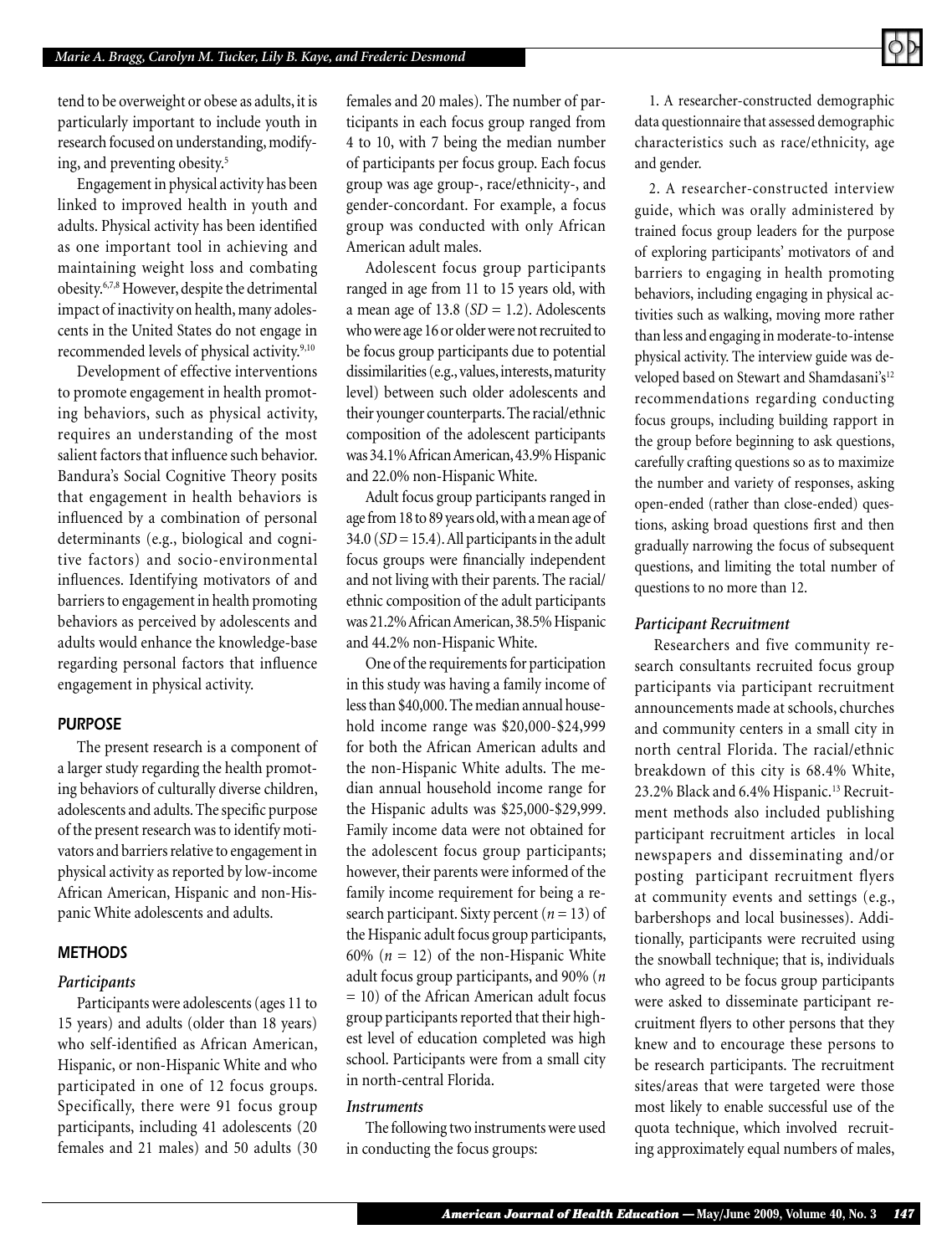females, adults and adolescents from each of the racial/ethnic groups of interest in the present study. Having fairly equal numbers of these groups enabled the planned formation of age group-, race/ethnicity-, and gender-concordant focus groups. For example, a focus group was conducted with African American adult males.

It is noteworthy that the above mentioned community research consultants included retired nurses, retired school teachers and other adults who were active in the community and had strong relationships with low-income culturally diverse adolescents and adults. These active community members were involved in organizations (e.g., the county health promotion committee) focused on improving the health and wellbeing of the residents of the research site city and thus found the present research to be consistent with their community involvement and interests. Community research consultants were each offered \$200 for approximately 30 hours of work to recruit focus group participants; however, three of these consultants chose not to accept payment for their recruitment work.

All recruiters and recruitment materials provided potential focus group participants with information on the purpose and procedures of the present research. The stated purpose of the research was to identify motivators of and barriers to health promoting behaviors, including behaviors related to physical activity. Potential participants were informed that they would be asked to take part in a two-hour audio- and video-taped discussion group during which they would be asked a series of questions about what motivates them to engage in health behaviors and what prevents them from engaging in those behaviors. Potential participants were also informed that immediately before the discussion group, they would be served a meal, and at the end of the discussion group, they would be paid (\$15 cash for adolescents and \$20 cash for adults) for their participation. It was also stated that: (1) researchers would keep all audiotapes, videotapes and demographic data questionnaires confidential; (2) members in a discussion group

would be similar in terms of race/ethnicity, age group and gender; (3) participants could choose to not respond to any question asked by the discussion group leaders; (4) before the discussion group began, each participant would be asked to complete a written demographic questionnaire that would take approximately five minutes to complete; and (5) participants could choose to discontinue participation at any point in time with no adverse consequences.

Potential participants were also informed that the group discussion in which they would be involved would include other members of the community. Potential participants were informed about the purpose of the study, and if they expressed interest in it, they were asked to report their age and race/ethnicity so they could be given logistical information regarding the focus group that was appropriate for their age and race/ethnicity. Potential participants were informed that the researchers were seeking individuals who identified as African American, Hispanic, or non-Hispanic White.

# *Focus Group Organization and Leader Training*

All focus groups were conducted by leaders, co-leaders and note-takers whose gender and race/ethnicity matched the gender and race/ethnicity of the participants in that group. Focus group leaders for the adult groups typically were university faculty members, while focus group leaders for the adolescent groups typically were graduate students. Focus group co-leaders for the adult groups were adult community members, while co-leaders of the adolescent groups were adolescents from the community or young undergraduate students. The role of focus group leaders was to use the structured interview questions to facilitate participants' identification of their motivators of and barriers to engaging in physical activity.

The co-leaders' roles were to promote rapport between the focus group leaders and focus group discussion participants, and to facilitate comfort among the participants. Note-takers were undergraduate research assistants whose role was to record nonverbal behaviors and interactions observed during the focus group discussion that could help researchers better understand comments made by the focus group participants. All Hispanic focus groups were conducted by leaders, co-leaders and note-takers that were fluent in both English and Spanish.

Researchers who were trained in conducting culturally sensitive focus groups trained the focus group leaders, co-leaders and note-takers to conduct the focus groups. This training involved participating in a twohour training session which focused on the goals and procedures of the focus groups, strategies for facilitating communication among focus group members, and ways of managing focus group dynamics (e.g., reminding the group to give everyone a chance to talk—as a way of encouraging quiet or shy group members to talk and as a way of reducing the amount of talking by group members who tend to monopolize a group discussion). At the focus group training session, all focus group leaders, co-leaders, and note-takers were provided with a training manual and the structured interview questions to study prior to facilitating a focus group. On the day of each focus group, the roles of these individuals were reviewed with them by the researchers who initially trained them. These researchers remained at the location of each focus group to answer questions from the focus group leaders, co-leaders and note-takers, as well as focus group participants, and to help with focus group logistics (e.g., setting up and testing the video cameras, and reading Assent Forms to the adolescent participants).

### *Focus Group Implementation*

Each focus group was held at a convenient community site (i.e., a library or community center) on a weeknight or a weekend day. Upon arrival at the site, adult participants were given an Informed Consent Form to read and sign, while adolescent participants were given a Parental Consent Form (which required the signature of a parent or guardian) and were read an Assent Form. All participants were given the option of having applicable Informed Consent Forms, Parental Consent Forms, or Assent Forms read to them, and all participants also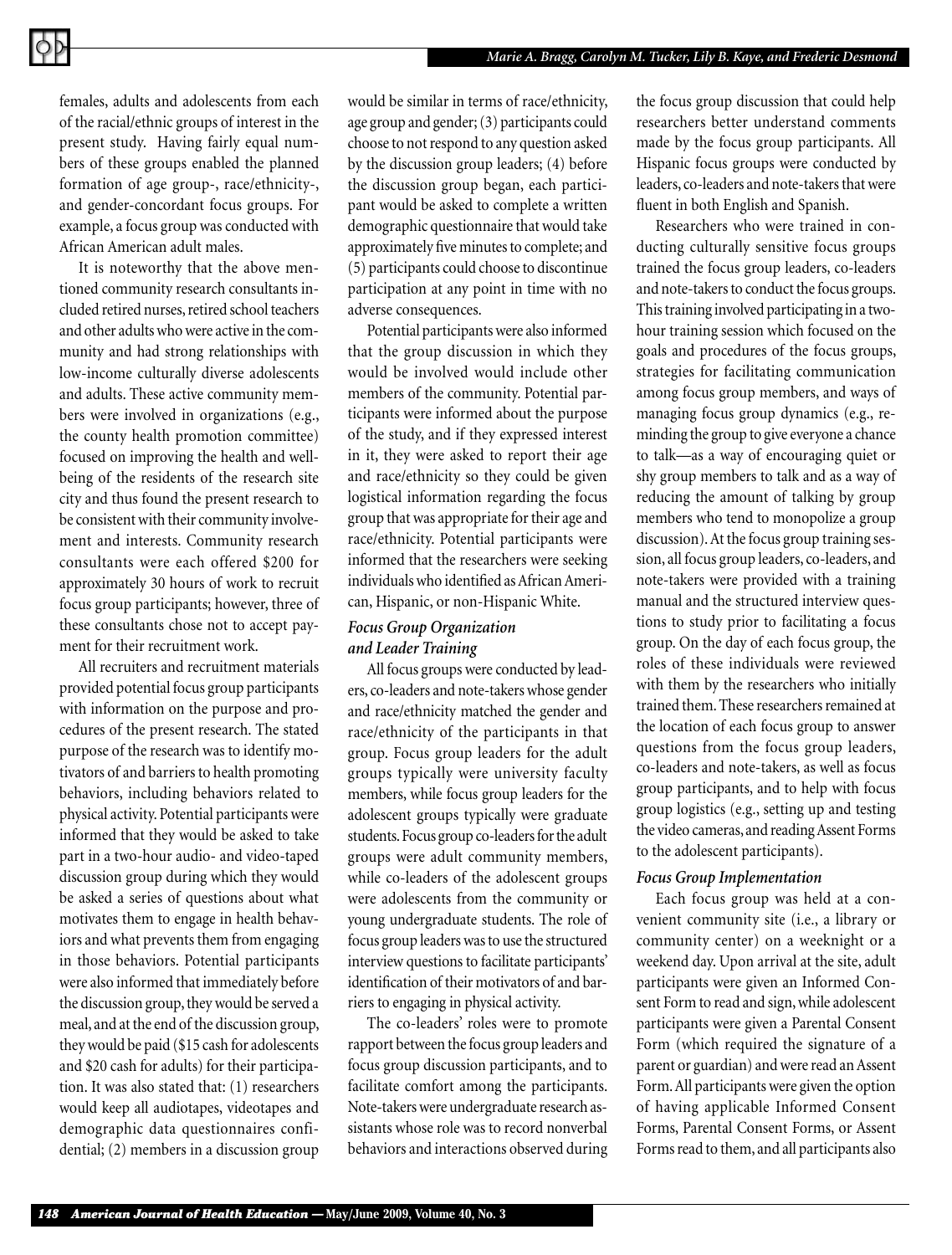

could choose to receive written materials in Spanish. The Informed Consent Form, the Parental Consent Form and the Assent Form included information regarding the purpose of the focus groups, length of time required for participation, payment amounts and methods, and various research procedures, including procedures to protect the confidentiality of information obtained from participants. Participants then completed a demographic data questionnaire. After completing the necessary forms, focus group participants were served a meal to help them relax and to show appreciation for their participation. The focus group leader and co-leader then implemented the focus group, which began with either an "ice-breaker" activity (for adolescent focus groups) or introductions.

#### *Data Analysis*

Qualitative data were collected during the focus groups and later quantified for comparative purposes. A digital audio recording of each focus group was transcribed verbatim by a certified transcription company. Audio-tape recordings of focus groups conducted in Spanish were translated into English and transcribed by bilingual transcribers. Focus group transcripts were analyzed by a team of eight researchers (i.e., "coders") from diverse cultural backgrounds. Each transcript was independently coded by each member of a two-person coding team that included at least one coder whose race/ ethnicity matched the race/ethnicity of the participants in the focus group whose data were being analyzed. This matching procedure was used to facilitate comprehension of word usage and dialect during the transcription coding process. To increase the reliability and validity of transcript coding, coders were rotated so that coding teams did not always consist of the same two coders. A senior researcher (e.g., coding supervisor) with expertise in using the constant comparative method closely supervised the coding process to enhance internal consistency of coding between transcripts.<sup>14</sup>

Each of the 12 focus group transcripts was coded using content analysis and the constant comparative method.15 Specifically, an "inductive category development"<sup>16</sup> approach was used, by which coding categories were derived directly from the data, as opposed to using a pre-existing theory to construct a coding scheme. To develop an initial coding scheme and increase inter-coder reliability, coders read parts of randomlyselected transcripts and agreed on categories (i.e., "codes") that described participants' comments regarding specific motivators of or barriers to engaging in physical activity. Each distinct unit of a participant's comment that described or referred to a particular physical activity motivator or barrier was considered an "instance." The length of each coded instance varied from a single word to as long as a participant's entire uninterrupted comment.

Each instance was assigned a main code only (e.g., physical environment) or a main code as well as a more specific sub-code (e.g., lack of recreation facilities in one's neighborhood was a sub-code of the main code "physical environment") according to Schilling's<sup>17</sup> recommendations. Every coded instance was also labeled as either a motivator or a barrier. After the initial list of codes was developed, coders independently coded each transcript by "constantly comparing" participants' comments to the most current version of the coding list in order to determine if each instance could be described using an existing code from the coding scheme. When coders came across instances that did not fit within the existing coding scheme, a new code was created and the coding list was appended. On occasion, a code from the coding list was deemed to be too specific or too broad and was thus revised (e.g., further specified or combined with another code) to better fit within the coding scheme. Whenever an existing code was revised, coders also applied the revision to any instances in which the code had been used in the respective transcripts they had previously coded.

Each transcript was independently coded by hand (i.e., no coding software was utilized) by each of the two members of a coding team, and then each coding team met with the coding supervisor to review and

compare codes identified from the respective transcripts they had coded. Each code that had been independently identified by each coder was discussed by the coding team and the coding supervisor. If both coders categorized a given instance with the same code, that coded instance was documented by the coding supervisor as an agreement. If, however, one of the coders categorized a given instance differently than did the other coder, that instance was recorded by the coding supervisor as a discrepancy, and the discrepancy was discussed in an effort to resolve the issue (with the coding supervisor making all final discrepancyresolution decisions).

Inter-coder reliability was calculated by dividing the total number of coder agreements across all coded transcripts by the total number of coded instances (i.e., the sum of total coder agreements and total coder discrepancies across all coded transcripts). The result of this calculation was then multiplied by 100 to convert it to a percentage. Using this formula, there was an 88% level of agreement among the eight coders involved in the transcription coding process.

A total of 50 main codes and 26 sub-codes were identified through the coding process across all focus group transcripts. Reported motivators and barriers were not analyzed based on the number of participants who stated each motivator/barrier; instead, they were analyzed based on the frequency with which the reported motivators and barriers occurred *across* focus groups. This "commonness approach" was utilized based on the concept that factors reported in more than one focus group are likely to be more reliable than factors reported by several persons within a single focus group.

Early in the code-frequency tabulation process, it became readily apparent that the adult focus groups generated a much larger number of distinct motivators and barriers than did the adolescent groups, and the degree of commonality across focus groups regarding identified motivators and barriers was greater among the adult groups than among the adolescent groups (e.g., weight concerns were identified as a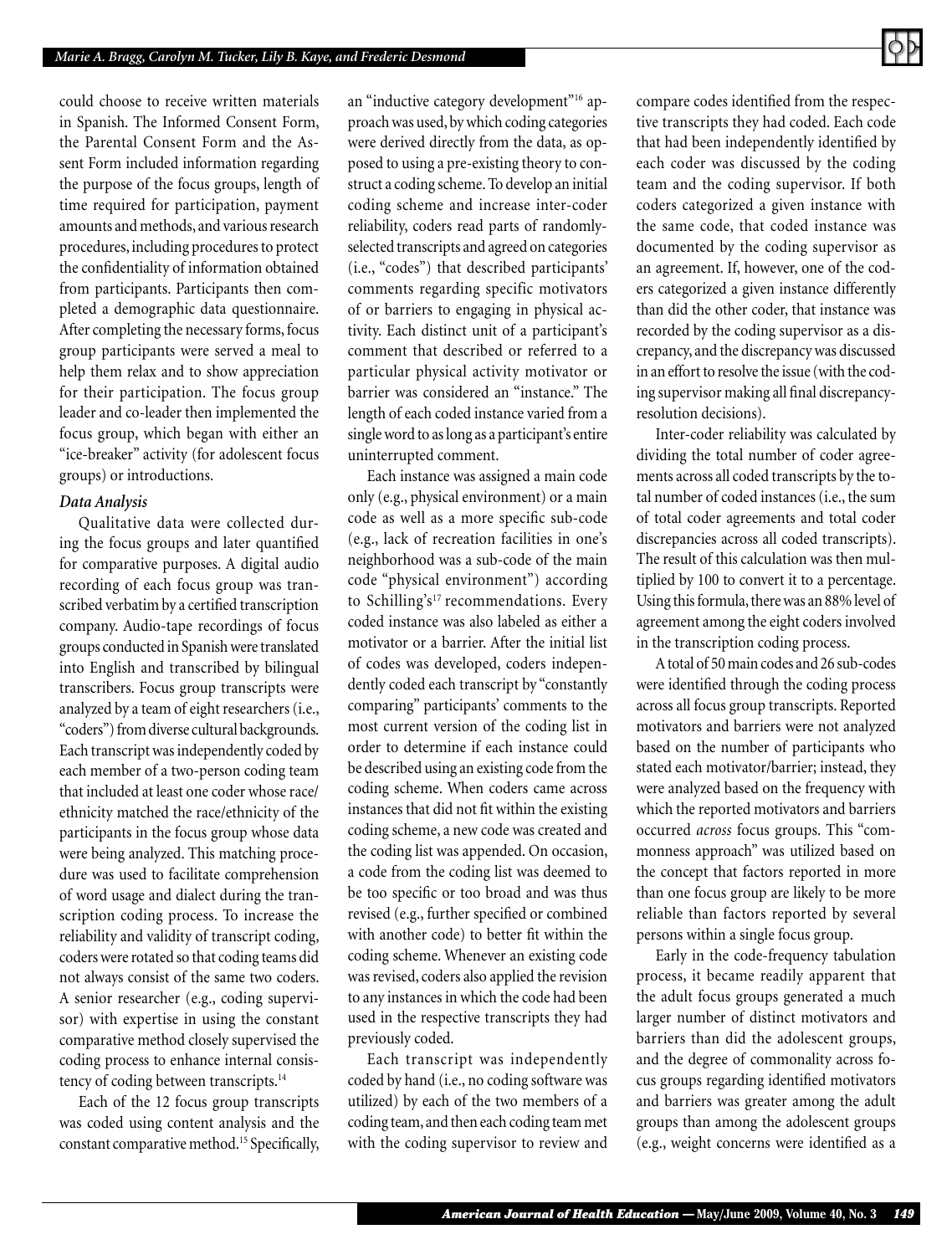barrier by five of the six adult groups, but by only two of the six adolescent groups). Three possible reasons for these differences are that adults likely tend to be more verbal than adolescents in group situations where group members do not know each other, adults would almost certainly have had more life experiences and a wider range of life experiences than adolescents, and adults usually are freer to make their own choices than are adolescents. Based on these rationales, motivators or barriers were classified as "most common" among adolescents if at least three of the six adolescent groups mentioned the motivator or barrier. Motivators or barriers were identified as "most common" among adult groups if at least four of the six adult groups mentioned the motivator or barrier.

# *RESULTS*

The main codes that were found to be descriptive of the most common motivators of and barriers to engaging in physical activity were: social influence; time and priorities; physical environment; fun and enjoyment; inherently physical activities; weight concerns; fatigue, physical discomfort and current fitness level; and immediate positive feelings (Table 1). Each of these "most common" main codes and any relevant sub-codes are described in detail in the following sections.

*Social Influence*. The single category of motivators of or barriers to engaging in physical activity most often identified by adolescent and adult focus group participants was social influence (i.e., the influence of friends, parents, family members, coaches, health professionals, etc.). Social influence was most often mentioned as a motivator of rather than as a barrier to engaging in physical activity (i.e., five of six adolescent focus groups and all six adult focus groups identified social influence as a motivator). Specific types of motivational social influences mentioned in the adolescent groups included: (1) friends (identified in three adolescent groups); (2) parents and peers of the opposite sex (each identified in two adolescent groups); and (3) and non-parental family members (e.g., an aunt living in the household), team members, and coaches (each identified in one adolescent group). Specific motivational social influences identified in the adult focus groups included: (1) exercise partners (identified in five of six adult groups); (2) children (identified in

four of six adult groups); (3) spouses and health professionals (each identified in two of six adult groups); and (4) family members other than a child or spouse (identified in one of six adult groups). Having a dog was also identified as a motivator of engaging in physical activity in two of six adult groups. Social influence was mentioned as a barrier in three of six adolescent focus groups. Specific types of barriers regarding social influence included family members and friends who preferred to engage in sedentary activities (e.g., watching television) instead of physical activities.

*Time and Priorities.* In half of the adolescent focus groups, and in all of the six adult focus groups, a lack of time was mentioned as a barrier to engaging in physical activity. Similarly, having other priorities (e.g., work, school and family) was identified as a barrier to engaging in physical activity in three of the six adolescent focus groups and in five of the six adult focus groups.

*Physical Environment.* Availability/ unavailability of resources (e.g., owning a bicycle, lack of neighborhood recreational facilities); availability of peers in close proximity; weather; location (i.e., the location where one lives/works); and safety

| Motivator/Barrier                     | Adult     |    |           |      |           |   | Adolescent |              |    |      |           |           |
|---------------------------------------|-----------|----|-----------|------|-----------|---|------------|--------------|----|------|-----------|-----------|
|                                       | Female    |    |           | Male |           |   | Female     |              |    | Male |           |           |
|                                       | AA        | H  | W         | AA   | H         | W | AA         | H            | W  | AA   | H         | W         |
| Social Influence                      | M         | M  | M         | M    | M         | M | <b>MB</b>  | <b>MB</b>    | M  |      | M         | <b>MB</b> |
| Physical Environment                  | <b>MB</b> | MB | <b>MB</b> |      | <b>MB</b> |   | B          | B            | MB |      | <b>MB</b> | M         |
| Fun and Enjoyment                     |           | M  | M         |      | M         | M |            |              | M  |      | M         | M         |
| <b>Inherently Physical Activities</b> | M         | M  | M         |      | M         | M | M          | M            |    |      | M         | M         |
| Weight Concerns                       |           | M  | M         | M    | M         | M |            |              |    |      | M         | M         |
| Time                                  | B         | B  | B         | B    | B         | B | B          |              |    |      | B         | B         |
| Priorities                            | B         | B  | B         | B    | B         |   | B          |              | B  |      | B         |           |
| Fatique                               | B         | B  | B         |      | B         |   |            |              |    |      |           |           |
| Physical Discomfort                   | B         |    | B         | B    | B         | B |            | <sub>B</sub> |    | B    |           | B         |
| <b>Current Fitness Level</b>          | B         |    | B         | B    |           |   |            |              | B  | B    |           | B         |
| Immediate Positive Feelings           | M         | M  | M         |      |           | M |            | M            |    |      | M         | M         |

*Table 1. Most Common Categories of Identified Motivators and/or Barriers and the Specific Identifications for Each Age Group x Gender x Race/Ethnicity*

*150 American Journal of Health Education —* **May/June 2009, Volume 40, No. 3**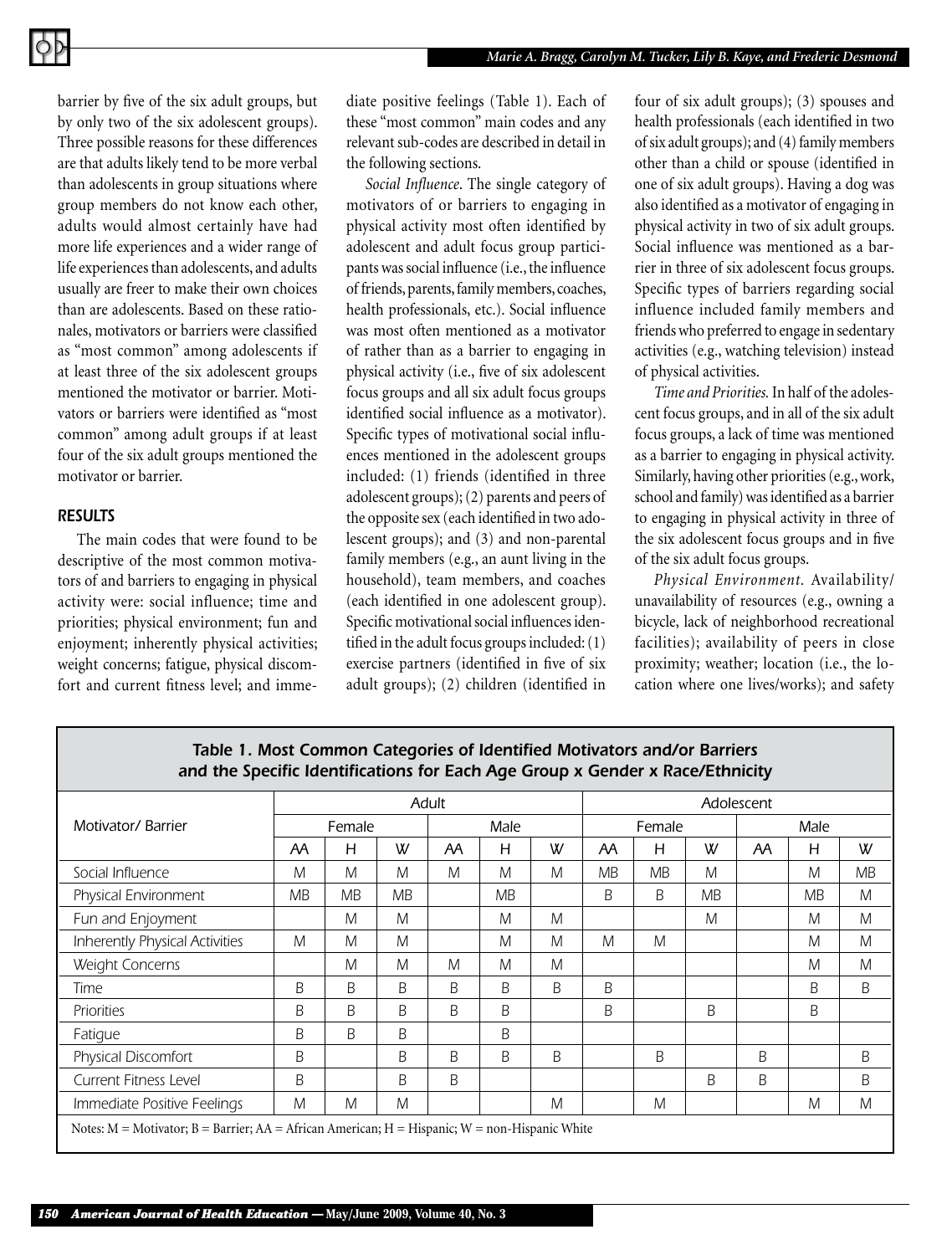issues (e.g., a dangerous neighborhood) were identified as influential environmental motivators of or barriers to physical activity. Three of the six adolescent focus groups reported environmental factors such as safety, availability of resources and availability of peers as motivators for engaging in physical activity. Conversely, four of the six adolescent groups reported environmental factors such as weather, location, safety and unavailability of resources as barriers to engaging in physical activity. Among the adults, four of the six focus groups reported environmental factors such as safety, location, weather and availability/unavailability of resources as motivators of and/or barriers to engaging in physical activity.

*Fun and Enjoyment*. Participants indicated that if an activity is perceived as being fun and enjoyable, the activity served as a motivator of engaging in physical activity. Specifically, three of the six adolescent focus groups and four of the six adult focus groups mentioned fun and enjoyment as a motivator. Nearly half of the adolescent groups specifically identified that listening to music while being physically active is a motivator of engaging in physical activity.

*Inherently Physical Activities.* Four of the six adolescent focus groups and five of the six adult focus groups identified that activities that are inherently physical (e.g., team sports, doing a chore/job that involves being active) motivate them to engage in such activities. In the adolescent groups, walking as a means of transportation was identified as a motivator for being physically active, but this was the case only among the male and female African American adolescent groups. In the adult groups, walking as a means of transportation and having a physically-demanding job were most commonly mentioned as motivators of being physically active.

*Weight Concerns*. In five of the six adult focus groups, having concerns regarding one's weight was identified as a motivator for engaging in physical activity. Particularly noteworthy is that the African American adult female group was the only adult group in which having weight concerns was not mentioned as a motivator or barrier. Among the adolescent focus groups, having weight concerns was mentioned as a motivator for being more physically active in only two of six focus groups.

*Fatigue, Physical Discomfort and Current Fitness Level.* In four of the six adult focus groups, fatigue (either pre-existing fatigue or fatigue as a result of engaging in physical activity) was identified as a barrier to being physically active. Similarly, physical discomfort (as a result of engaging in physical activity) was reported as a barrier to engaging in physical activity in five of the six adult groups and in three of the six adolescent groups. Current physical fitness level was reported as a barrier (e.g., not being physically fit enough to engage in certain types of exercise) among half of the adolescent groups and among half of the adult groups.

*Immediate Positive Feelings.* Some participants reported immediate positive feelings as a motivator for engaging in physical activity. Specifically, feeling "better" and/or energetic after exercising was identified by both adolescents and adults as a motivator. Three of the six adolescent focus groups and four of the six adult focus groups reported immediate positive feelings as a motivator of engaging in physical activity.

*Culture.* Only three of six adult groups and one of six adolescent groups reported cultural factors as a barrier to engaging in physical activity; thus, culture was not actually one of the most commonly reported main codes. However, these findings are reported here due to the emphasis of the present research on cultural diversity. Half of the adult focus groups reported cultural factors as a barrier to engaging in physical activity. Specifically, in the African American adult female group, one race-related barrier regarding exercising was implied by the comment that "you don't associate exercise and being health-conscious with Black people." Additionally, the Hispanic adult female group discussed culture-related barriers in terms of their lifestyle in the United States in comparison to their lifestyle in their country of origin. Participants from the Hispanic adult female group suggested that in the United States, as compared to their native countries, people walk less for transportation and there are fewer social events, particularly events involving dancing—a preferred means of physical activity. Participants in this group also reported that having a greater availability of peers of their own cultural background here in the United States would be a significant motivator of engaging in physical activity.

Similarly, participants in the Hispanic adult male focus group reported that having less time available for exercising and having fewer social activities that involve being physically active (e.g., playing soccer) here in the United States are barriers to being physically active. Additionally, participants in the Hispanic adult male group mentioned that not wanting to exercise because of having eaten too much is a culture-related barrier to engaging in physical activity (these participants also suggested that over-indulgence in food is culturally-accepted within the Latino culture). Finally, only one adolescent group (the Hispanic adolescent male group) identified that here in the United States, they live farther away from friends, spend less time outdoors, and have greater access to technology—all of which are barriers to being physically active.

## *DISCUSSION*

The major purpose of this research was to identify motivators of and barriers to engaging in physical activity among African American, Hispanic, and non-Hispanic White adolescents and adults from lowincome families. Due to the large number of discrete motivators and barriers identified by focus group participants, only the most commonly mentioned motivators and barriers are reported here. In general, the findings of this research indicate that the most commonly identified category of physical activity motivators and barriers involved social influence factors, and the majority of the most commonly identified motivators of and barriers to engaging in physical activity identified among the adolescent focus groups and among the adult focus groups were very similar. If these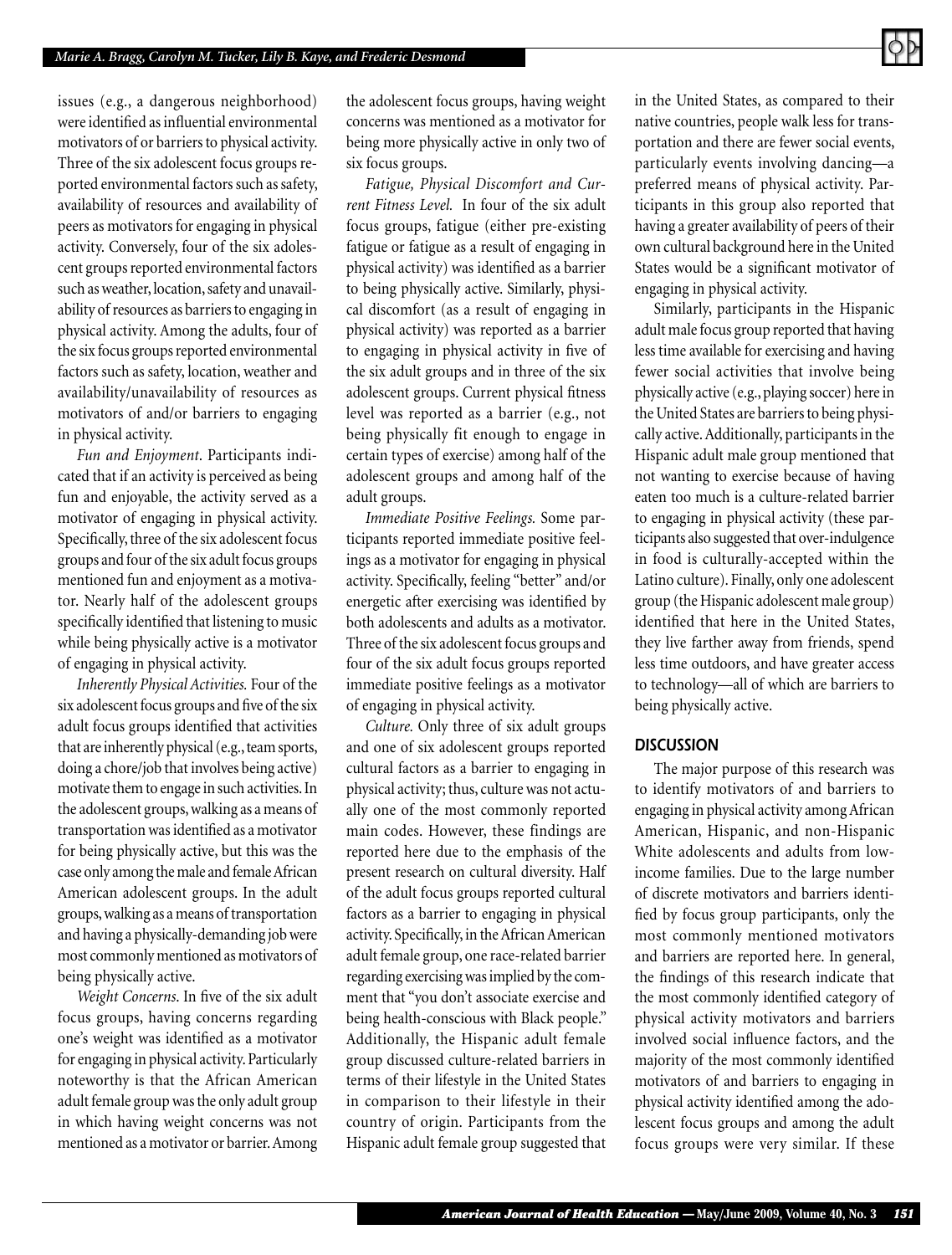findings are validated in future research with low-income African American, Hispanic, and non-Hispanic White adolescents and adults, support would be provided for developing and testing both family-focused and peer-focused interventions that address the many common motivators of and barriers to physical activity that may exist in low-income families similar to those in the present research. Such peer-focused interventions should ideally complement such family-focused interventions, given the strong influence of peers in general, but particularly during adolescence.

One interesting specific finding is that concern over one's weight was identified as a motivator of physical activity in every adult focus group except the African American female group. This finding is consistent with earlier research indicating that compared to non-Hispanic White, Hispanic, Asian and Native American females, African American females reported the highest levels of body satisfaction, even though as a group, the African American females had the highest prevalence of obesity.11 It has been asserted that part of traditional African American culture includes having a different conceptualization of what is "overweight" or "being too fat" than the perceptions held by health care professionals, the majority of non-Hispanic Whites, and other ethnic groups; and honoring and adhering to cultural traditions (e.g., eating ethnic "soul" foods that are high in fat and/or sodium and associating beauty with large body sizes) that are antagonistic to weight-loss recommendations made by health care providers in the United States.<sup>18</sup>

Another noteworthy specific finding is that Hispanic groups of all ages, but especially adults, described living in the United States (in comparison to living in their respective countries of origin) as a barrier to engaging in physical activity. For example, they suggested that people in the United States, as compared to people in their respective native countries, rely less on walking, have less leisure time, and engage in fewer social events that involve physical activity (e.g., dancing, soccer). Additionally,

Hispanic adult female participants specifically referred to a lack of Hispanic peers as a barrier to engaging in physical activity. Such findings suggest that interventions designed to target Hispanic families/individuals, or interventions that occur in areas in which a large percentage of the population is Hispanic, may benefit from including information on strategies to overcome some of the perceived United States cultural barriers to engaging in physical activity. Furthermore, because it appears that Hispanic adults may be more motivated to be active when they are connected with other Hispanic adults, interventions designed to increase physical activity among these individuals may be more effective when a culturally relevant social component is included (e.g., dancing events or walking groups organized by and targeted for Hispanic adults and their families) and when these interventions occur within the Hispanic community (e.g., at a Hispanic church). The present research is unique in regard to its inclusion of three major racial/ ethnic groups as well as its inclusion of adolescents and adults of each gender. It is also unique because of its focus on identifying motivators of and barriers to engaging in physical activity that are common across age groups (adolescents and adults) and/or race/ethnicity (African American, Hispanic and non-Hispanic White).

It is also worth mentioning that this research sought to conduct the focus groups in a culturally sensitive manner so as to optimize conditions for comfortably disclosing motivators of and barriers to physical activity among focus group participants. Specifically, the present focus group research was designed such that: (1) the gender and race/ethnicity of the focus group leaders, co-leaders and note-takers were the same as that of the participants in the focus group they conducted, (2) focus group participants who preferred to speak and read in Spanish were provided all materials in Spanish and participated in focus group where the leaders and other participants spoke Spanish, (3) the focus group sessions were conducted in a community setting that was at a convenient location for the focus group participants, and (4) the researchers created a welcoming social environment for the focus group participants by providing them with food and social interaction with the focus group leaders and researchers before conducting each focus group. Given the difficulties of community-based research, such practices appeared to have aided in increasing participants' comfort and desire to participate. Additionally, the qualitative data analysis procedures were conducted in a culturally sensitive manner. For example, the researchers who engaged in the analysis of each focus group transcript included at least one coder of the same race/ethnicity as the participants whose data were being coded. This strategy ensured that the racial/ethnic makeup of the coding team was as diverse as that of the study's participants, and additionally, may have promoted better comprehension of any culture-specific language or culturallyinfluenced practice.

It is interesting to note that there were minimal differences in reported motivators and barriers in association with gender or race/ethnicity. This finding could be interpreted in a number of ways. One interpretation is that there are, in fact, only minimal differences in motivators of and barriers to physical activity in association with gender or race/ethnicity. Alternatively, low socioeconomic status may serve as an equalizer across racial/ethnic groups; that is, the motivators of and barriers to engaging in physical activity among adolescents and adults that are associated with socioeconomic status may mask race/ethnicity- and gender-related differences in these motivators and barriers.

The findings from the present research must be viewed with caution given that the participants involved in the present research may not be representative of African American, Hispanic and/or non-Hispanic White adolescents and adults with low family incomes. Furthermore, the adolescent focus group participants were much less verbal than the adult focus group participants, and thus the responses of the adolescent participants may be less inclusive than those of the adult participants. Additionally, given the non-representativeness of the participant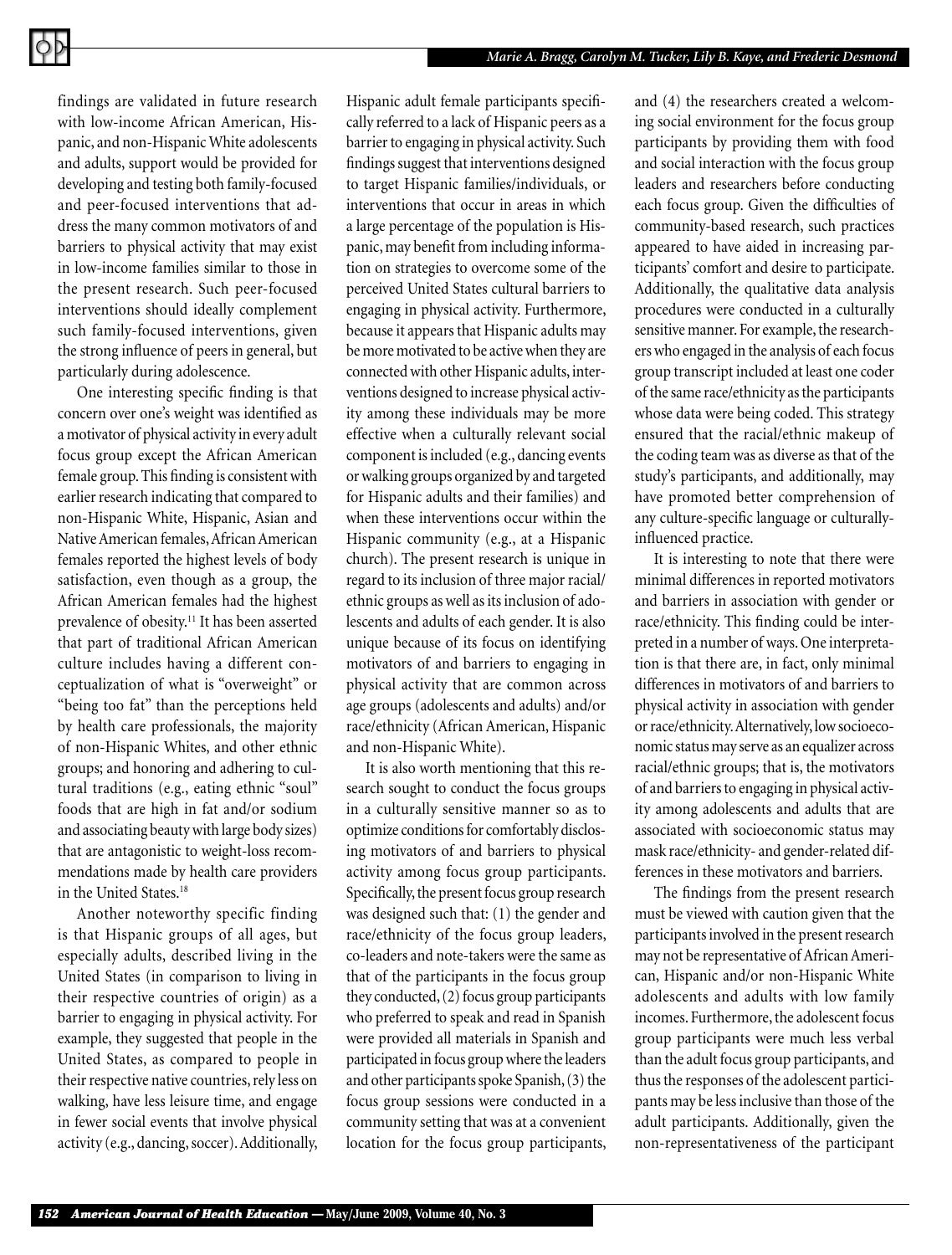sample and group differences relative to factors such as age, it is impossible to conclude that there are or are not race/ethnicity or gender differences in the physical activity motivators and barriers identified in the present study. Finally, due to the nature of the data collection process (i.e., focus groups), there is no way to determine why each specific focus group identified certain motivators or barriers but did not mention others. For example, it is possible that the focus group questions that were asked or the communication style of the focus group leaders did not elicit certain motivators of and barriers to engaging in physical activity. Had participants been given an extensive list of potential barriers to and motivators of physical activity and asked to rate the degree to which each item applied to them, observed group differences could have been reported. Nevertheless, the overall sample size and diversity in this qualitative focus group research are impressive relative to similar studies focusing on the influences of health promoting behaviors such as physical activity.

# *TRANSLATION TO HEALTH EDUCATION PRACTICE*

The combination of a large number of discrete motivators of and barriers to physical activity identified in the present research and the high degree of similarity between the respective adolescent and adult focus groups in terms of the most commonly reported motivators and barriers suggest important implications for health education. First, intervention programs and health education programs designed to increase physical activity among adolescents and adults with low family incomes likely should include an assessment of physical activity motivators and barriers, so that interventions and education efforts to promote physical activity can be tailored to the assessed physical activity motivators and barriers. Second, given that the majority of the identified motivators of and barriers to engaging in physical activity were similar across the adolescent focus groups and the adult focus groups, and given that the most commonly mentioned

category of physical activity motivators and barriers has to do with social influence (e.g., from friends, parents, spouses and children), it seems apparent that interventions to promote increased physical activity among culturally diverse youth and adults should be family-focused and peer-focused and need to address social influence motivators and barriers. Nevertheless, although the most common motivators and barriers identified in the present study were similar across gender groups, age groups and racial/ethnic groups, further research is necessary to assess whether or not interventions should be tailored to any of these specific groups.

Finally, since motivation is an important aspect in maintaining a routine of physical activity over time, providing health educators with knowledge regarding the motivators of and barriers to physical activity among lowincome culturally diverse adolescents and adults will likely increase the probability of successfully assisting these individuals with establishing healthy lifestyles. A focus on increasing the motivators of and decreasing the barriers to physical activity, particularly among racial/ethnic minorities with low incomes, will likely play a major role in preventing and overcoming the mentally, physically and financially costly problems of overweight and obesity that plague the United States.

# *ACKNOwLEDGEMENTS*

The present study is part of a larger, multi-phase research project titled "The Family Health Self-Empowerment Project for Modifying and Preventing Obesity." The research project is funded by a grant from the PepsiCo Foundation. The authors would like to thank the research assistants and community research consultants who contributed to this study.

## *REFERENCES*

1. The National Health and Nutrition Examination Survey Page. Center for Disease Control and Prevention Web site. Available at: http://www.cdc.gov/nccdphp/dnpa/ obesity/ childhood/prevalence.htm. Accessed February 18, 2008.

2. U.S. Department of Health and Human Services, Healthy People 2010: Understanding and Improving Health, 2nd ed. U.S. Government Printing Office, Washington D.C.; 2000.

3. Strauss R, Pollack H. Epidemic increase in childhood overweight, 1986–1998. *JAMA*. 2001; 286:2845-2848.

4. Wang S, brownell K. Obesity: *Causes and consequences*. From Anderson N, eds. Encyclopedia of Health & behavior*.* Thousand Oaks, CA: Sage Publications; 2004:627-629.

5. Freedman, DS, Scrinivasan SR, Valdez RA, Williamson DF, berenson GS. Secular increases in relative weight and adiposity among children relative weight and adiposity among children over two decades: The bogalusa Heart Study. *Pediatrics*. 1997; 99:420-426.

6. berkey CS, Rockett HR, Gillman MW, et al. One-year changes in activity and in inactivity among 10 to 15 year old boys and girls: Relationship to change in body mass index. *Pediatrics*. 2003; 111:836-843.

7. barlow S. Expert committee recommendations regarding the prevention, assessment, and treatment of child and adolescent overweight and obesity: Summary report. *Pediatrics*. 2007; 120:S164-S192.

8. Hovell M, Mulvihill M, buono M, et al. Culturally tailored aerobic exercise intervention for low-income Latinas. *Am J Health Promot*. 2008; *22*(3):155-163.

9. Pate RR, Long bJ, Heath GW. Descriptive epidemiology of physical activity in adolescents. *Pediatr Exerc Sci*. 1994; 6:434-437.

10. Sallis JF, Patrick K, Frank E, Pratt M, Wechsler H, Galuska DA. Interventions in health care settings to promote healthful eating and physical activity in children and adolescents. *Prev Med*. 2000; 31:S112-S120.

11. Numark-Sztainer D, Croll J, Story M, Hannan P, French SA, Perry C . Ethnic/racial differences in weight-related concerns and behaviors among adolescent girls and boys: Findings from Project EAT. *J Psychosom Res*. 2002; 53(5):963-974.

12. Stewart, DW, Shamdasani, PN. *Focus Groups: Theory and Practice.* London: Sage; 1990.

13. U.S. bureau of the Census. *2006 American Community Survey*. Washington, D.C.: U.S. bureau of the Census; 2006.

14. Kidd PS, Parshall Mb. Getting the focus